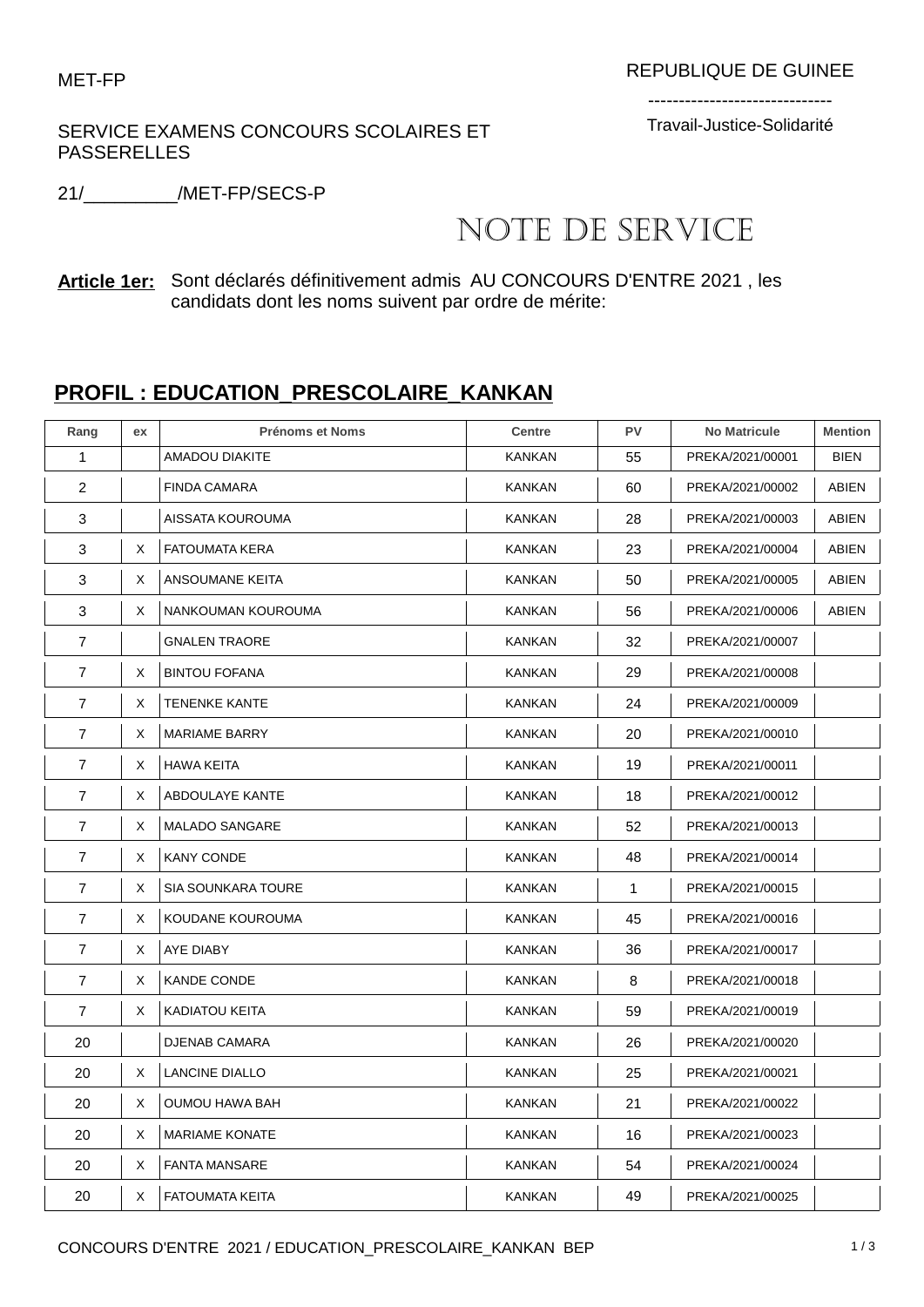| Rang | ex | <b>Prénoms et Noms</b>       | <b>Centre</b> | <b>PV</b>       | <b>No Matricule</b> | <b>Mention</b> |
|------|----|------------------------------|---------------|-----------------|---------------------|----------------|
| 20   | X  | <b>FATOUMATA BERETE</b>      | <b>KANKAN</b> | 11              | PREKA/2021/00026    |                |
| 20   | X  | <b>DJOUBA DIALLO</b>         | <b>KANKAN</b> | 46              | PREKA/2021/00027    |                |
| 20   | X  | <b>KASSIM CONDE</b>          | <b>KANKAN</b> | 44              | PREKA/2021/00028    |                |
| 20   | X  | KADIATOU KOUYATE             | KANKAN        | 33              | PREKA/2021/00029    |                |
| 20   | X  | <b>MAKAN CAMARA</b>          | <b>KANKAN</b> | 35              | PREKA/2021/00030    |                |
| 20   | X  | ABDOUL DIALLO                | <b>KANKAN</b> | 6               | PREKA/2021/00031    |                |
| 32   |    | <b>BOH FANTA DJOUMESSY</b>   | <b>KANKAN</b> | 27              | PREKA/2021/00032    |                |
| 32   | X  | <b>OUO OUO DIARE</b>         | KANKAN        | 17              | PREKA/2021/00033    |                |
| 32   | X  | ALAMAKO KONATE               | <b>KANKAN</b> | 53              | PREKA/2021/00034    |                |
| 32   | X  | ADAMA SACKO                  | <b>KANKAN</b> | 15              | PREKA/2021/00035    |                |
| 32   | X  | <b>TENEN MAGASSOUBA</b>      | KANKAN        | 3               | PREKA/2021/00036    |                |
| 32   | X  | <b>BLENE SOUMAORO</b>        | KANKAN        | 43              | PREKA/2021/00037    |                |
| 32   | X  | <b>AMINATA DIALLO</b>        | <b>KANKAN</b> | $\overline{7}$  | PREKA/2021/00038    |                |
| 39   |    | MARIAME TRAORE               | <b>KANKAN</b> | 13              | PREKA/2021/00039    |                |
| 39   | X  | <b>GERMAINE FINDA KAMANO</b> | KANKAN        | 42              | PREKA/2021/00040    |                |
| 39   | X  | <b>MAMY ROSE HABA</b>        | <b>KANKAN</b> | 34              | PREKA/2021/00041    |                |
| 39   | X  | <b>BINTOU TRAORE</b>         | KANKAN        | 5               | PREKA/2021/00042    |                |
| 39   | X  | <b>KANDE CAMARA</b>          | <b>KANKAN</b> | 57              | PREKA/2021/00043    |                |
| 44   |    | DOUSSOU CAMARA               | <b>KANKAN</b> | 22              | PREKA/2021/00044    |                |
| 44   | X  | <b>HAWA SANOH</b>            | <b>KANKAN</b> | 51              | PREKA/2021/00045    |                |
| 44   | X  | FINDA ANGELIN KAMANO         | KANKAN        | 10              | PREKA/2021/00046    |                |
| 44   | X  | <b>FELLA TOLNO</b>           | <b>KANKAN</b> | 38              | PREKA/2021/00047    |                |
| 44   | X  | <b>FANTA MARA</b>            | <b>KANKAN</b> | 61              | PREKA/2021/00048    |                |
| 49   |    | NAGNOUMA OULARE              | <b>KANKAN</b> | 14              | PREKA/2021/00049    |                |
| 50   |    | MAIMOUNA DOUMBOUYA           | KANKAN        | 12 <sup>2</sup> | PREKA/2021/00050    |                |
| 50   | X  | <b>HAWA KEITA</b>            | <b>KANKAN</b> | $\overline{2}$  | PREKA/2021/00051    |                |
| 50   | X  | SALIMATOU KONATEUR           | <b>KANKAN</b> | 39              | PREKA/2021/00052    |                |
| 53   |    | SIA HAWA MILLIMONO           | <b>KANKAN</b> | 4               | PREKA/2021/00053    |                |
| 53   | X  | NANFADIMA TRAORE             | <b>KANKAN</b> | 41              | PREKA/2021/00054    |                |
| 53   | X  | FATOUMATA KABA               | KANKAN        | 40              | PREKA/2021/00055    |                |
| 53   | X  | <b>SARAN CHERIF</b>          | <b>KANKAN</b> | 9               | PREKA/2021/00056    |                |
| 53   | Χ  | AICHA KABA                   | <b>KANKAN</b> | 58              | PREKA/2021/00057    |                |
| 58   |    | <b>BARRE 2 KOEVOGUI</b>      | <b>KANKAN</b> | 37              | PREKA/2021/00058    |                |
| 59   |    | DIABA KEITA                  | <b>KANKAN</b> | 31              | PREKA/2021/00059    |                |